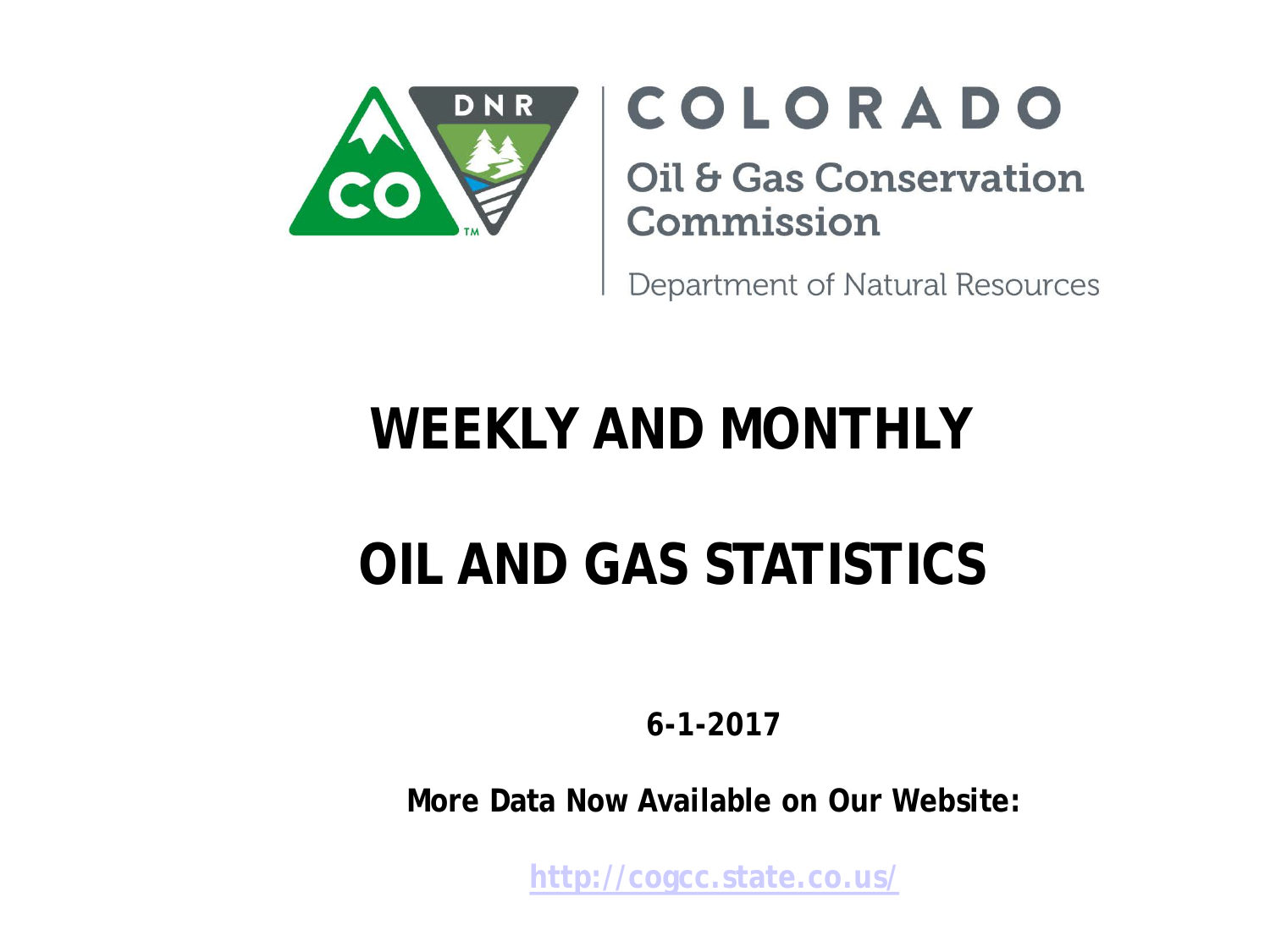#### **OIL AND GAS WELL PERMITS FOR WELLS DRILLED DIRECTIONALLY AND HORIZONTALLY FROM COMMON WELL PADS IN COLORADO**



**Total APDS APDs For Directional Wells From Common Well Pads Horizontal**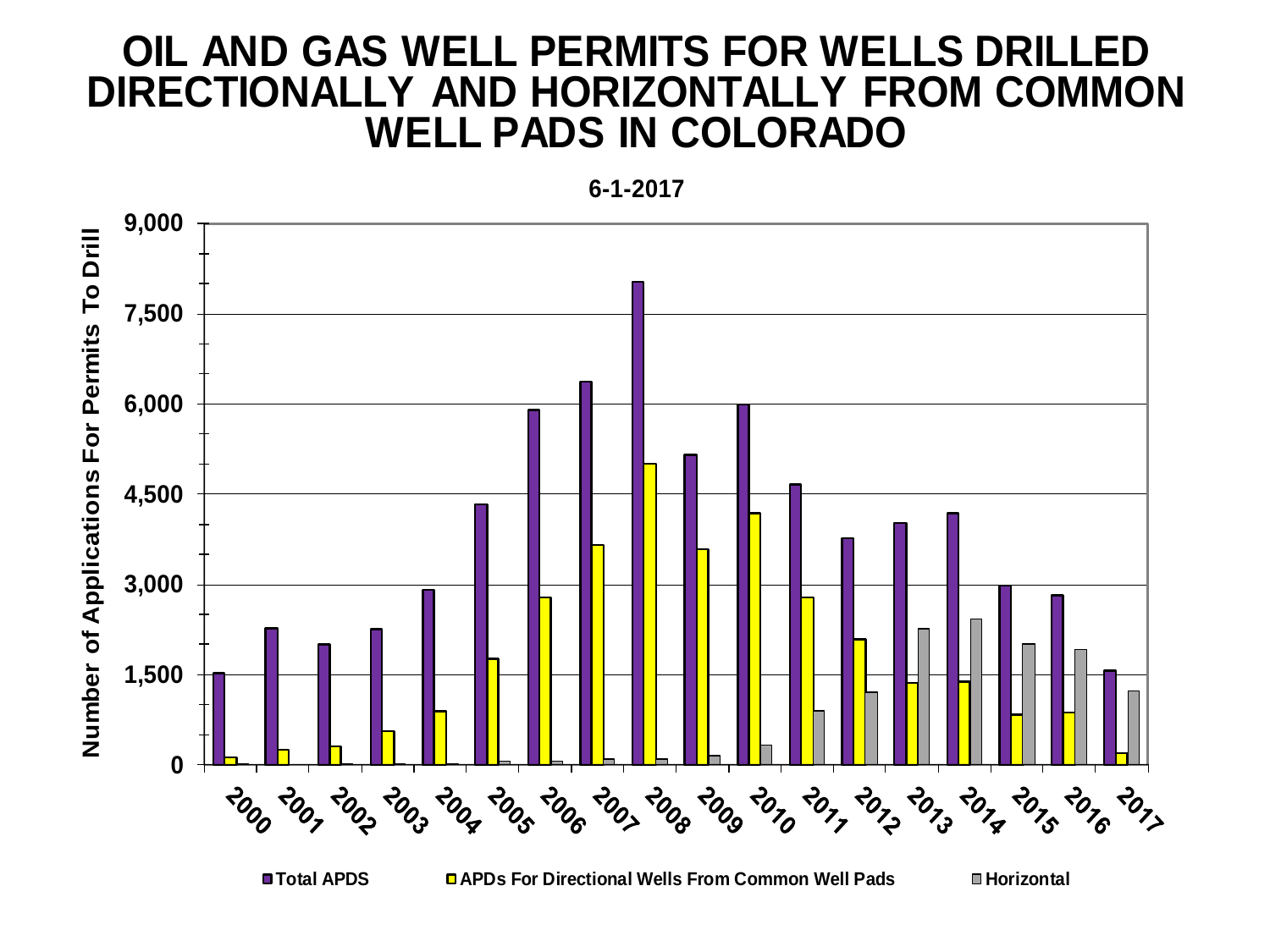## **HISTORIC ANNUAL COLORADO DRILLING PERMITS**

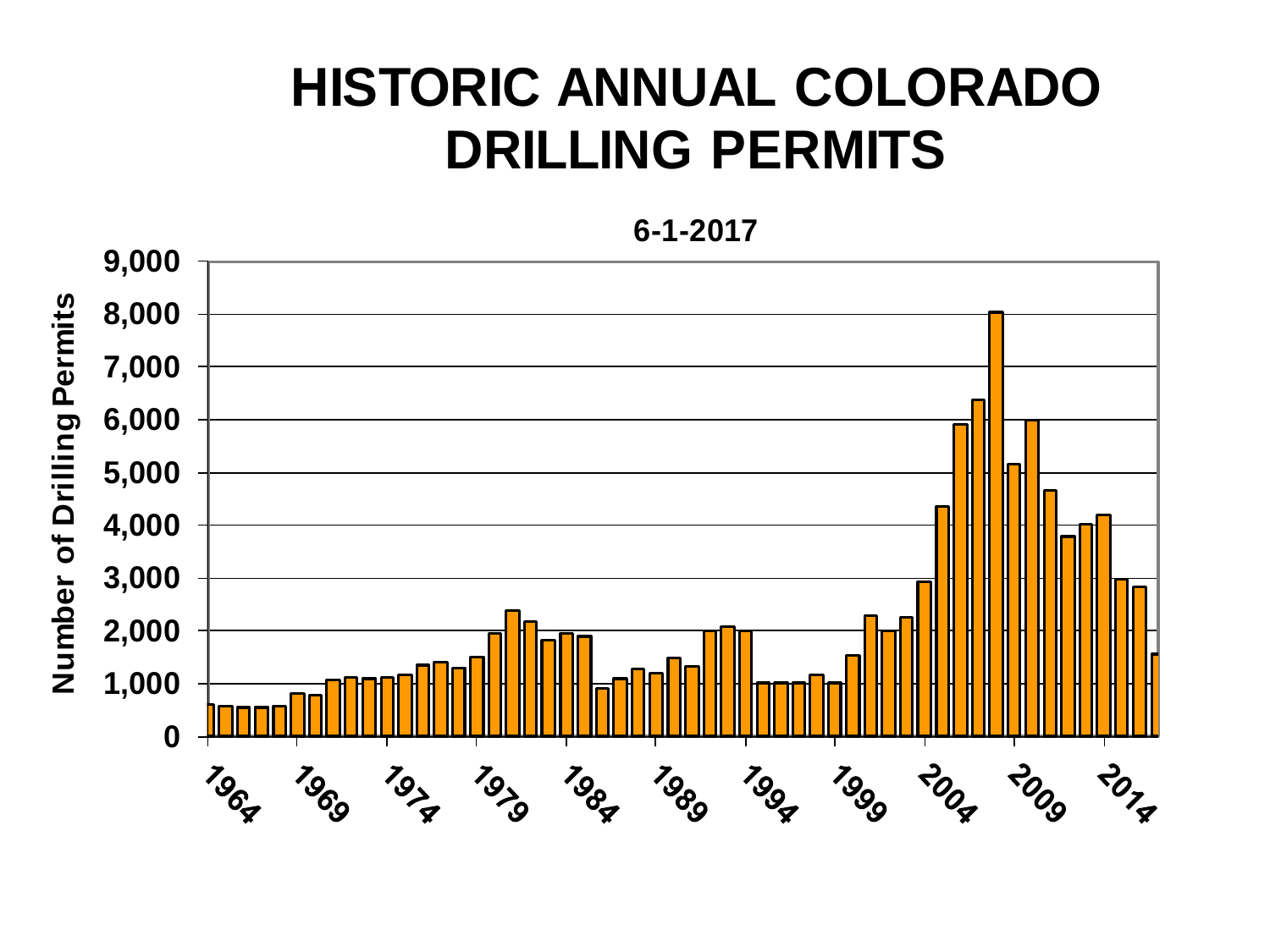## **NUMBER OF 2016 DRILLING PERMITS, ALL COLORADO COUNTIES**

**2,835 drilling permits have been approved in 22 of Colorado's 64 Counties 1-1-2017**

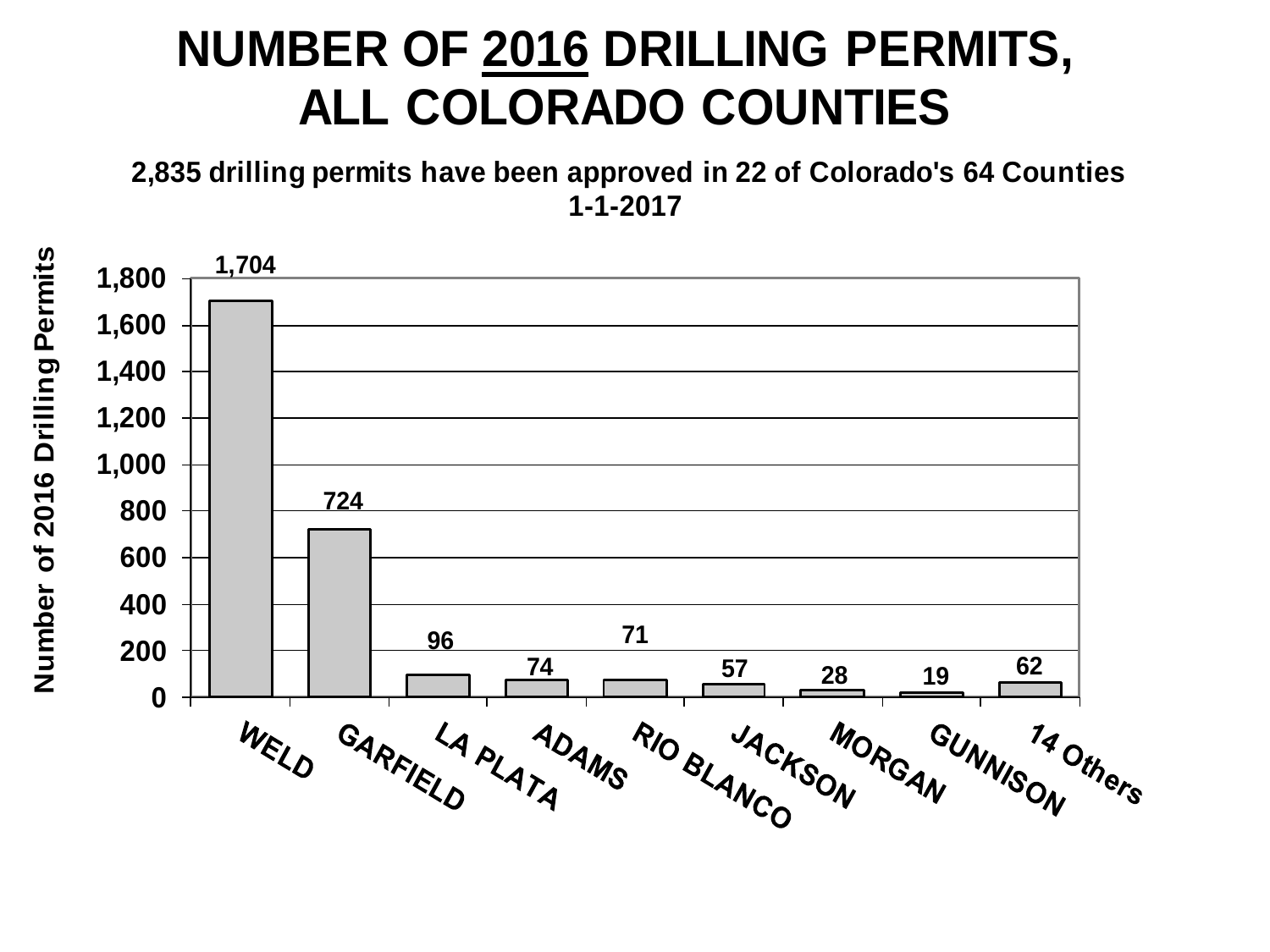## **NUMBER OF 2017 DRILLING PERMITS, ALL COLORADO COUNTIES**

**1,565 drilling permits have been approved in 18 of Colorado's 64 Counties**

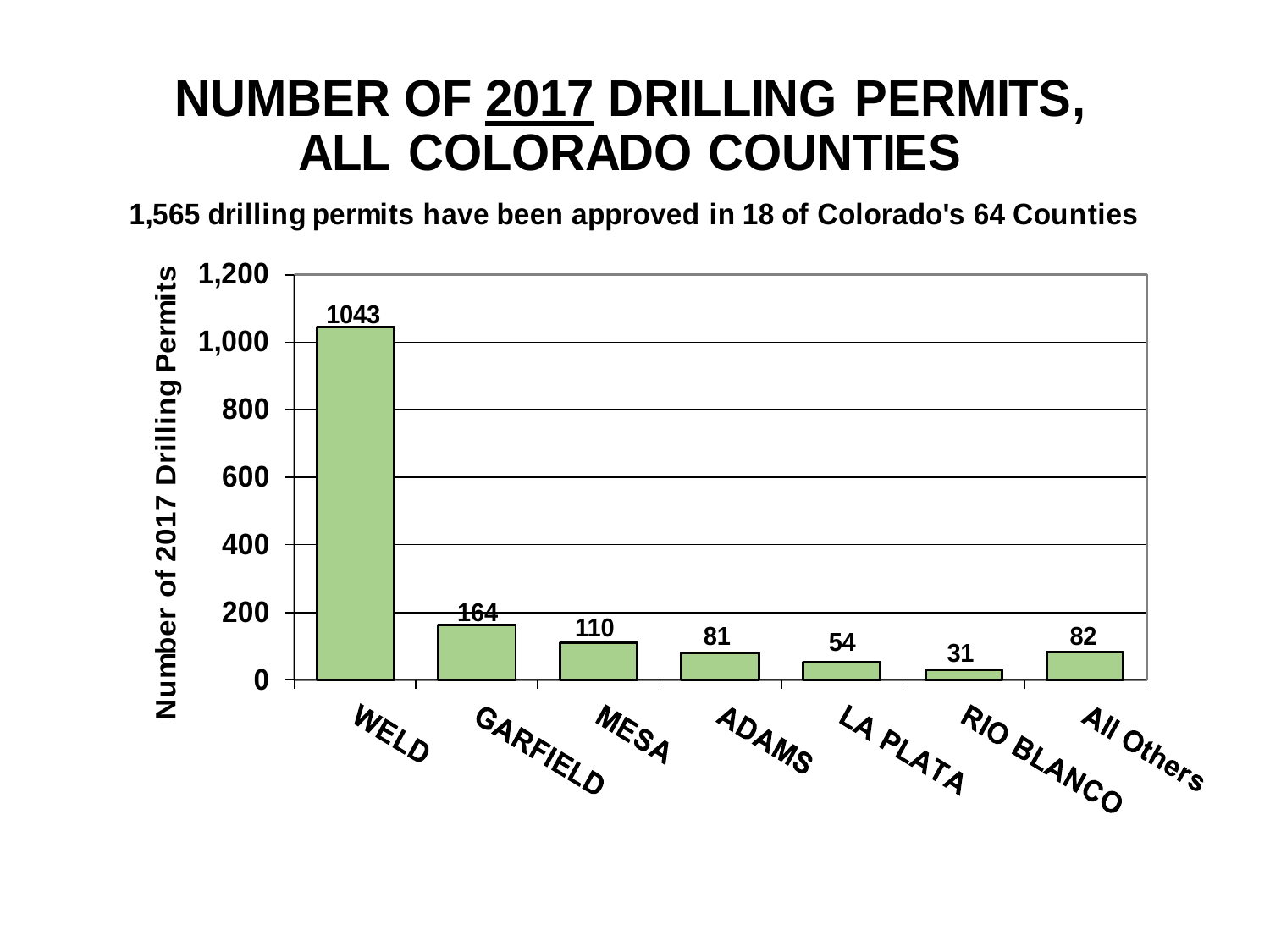#### **COLORADO MONTHLY APPROVED DRILLING PERMITS**

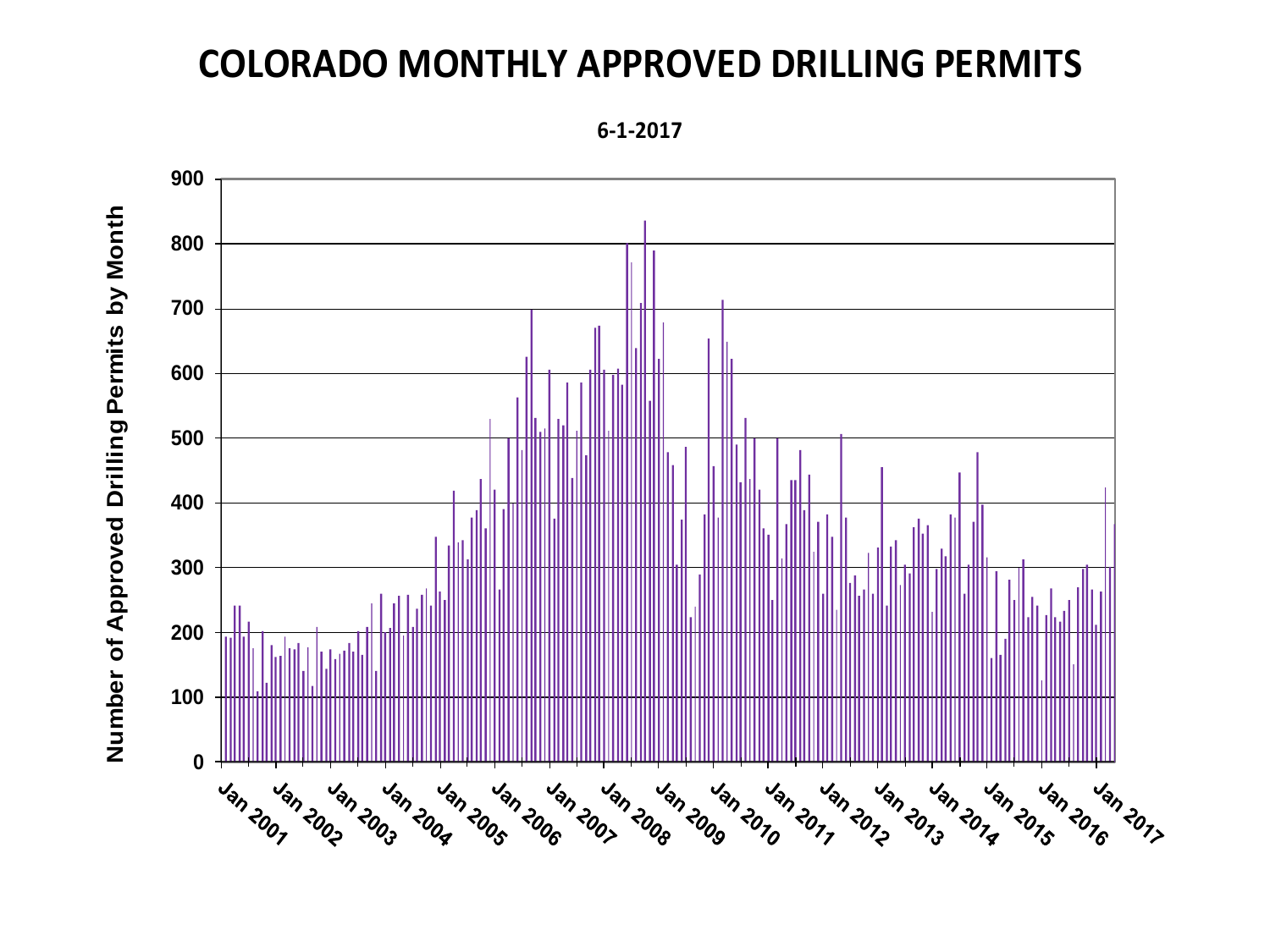### **RECENT COLORADO OIL AND GAS WELL PERMITS**

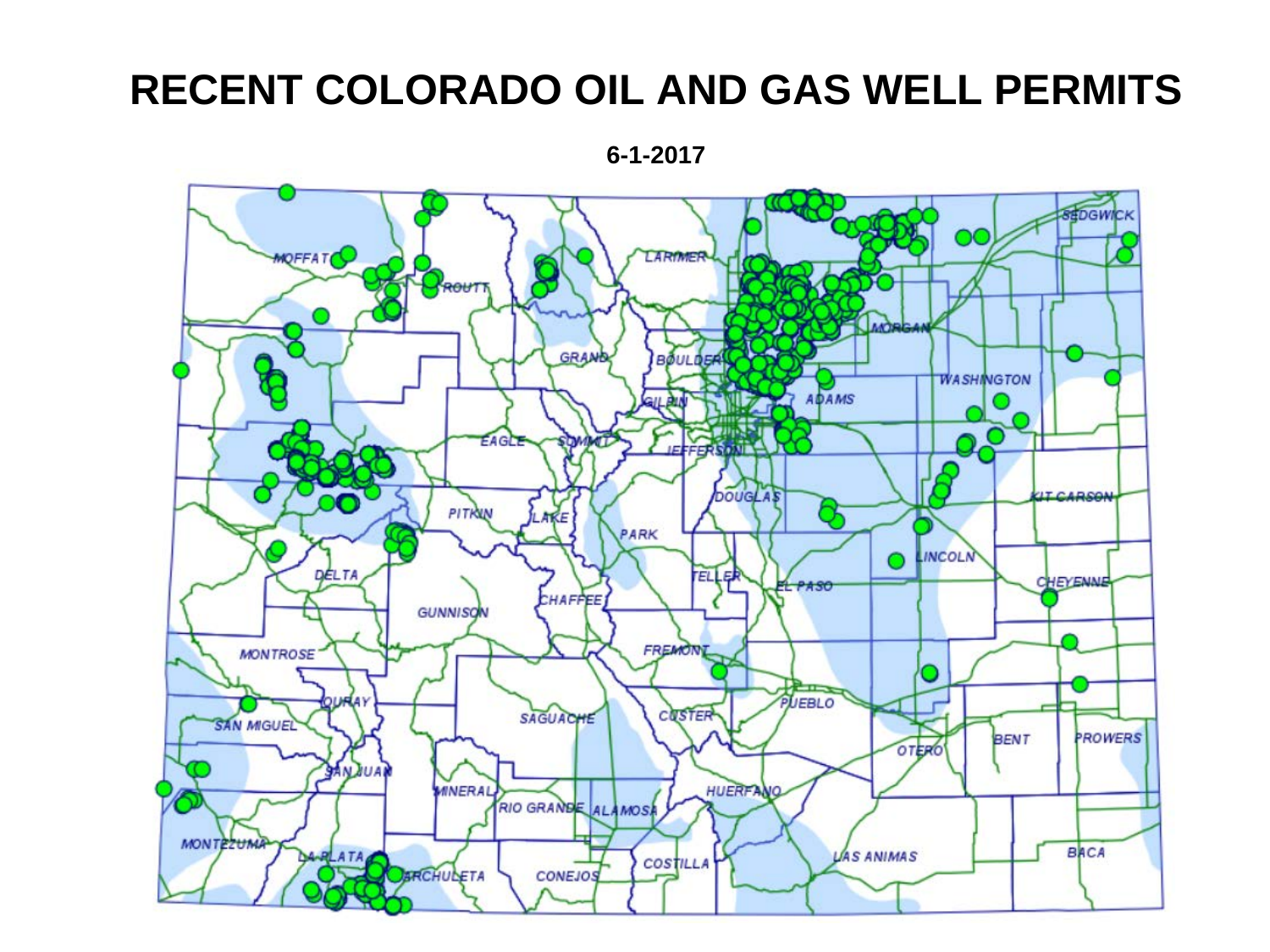#### **TOTAL DRILLING RIGS RUNNING IN COLORADO 2003-2017**

**Based on Data: (1) through 4-30-2003, PI/Dwights Drilling Wire (2) after 4-30-2003, Anderson Reports Weekly Rig Status Report** 

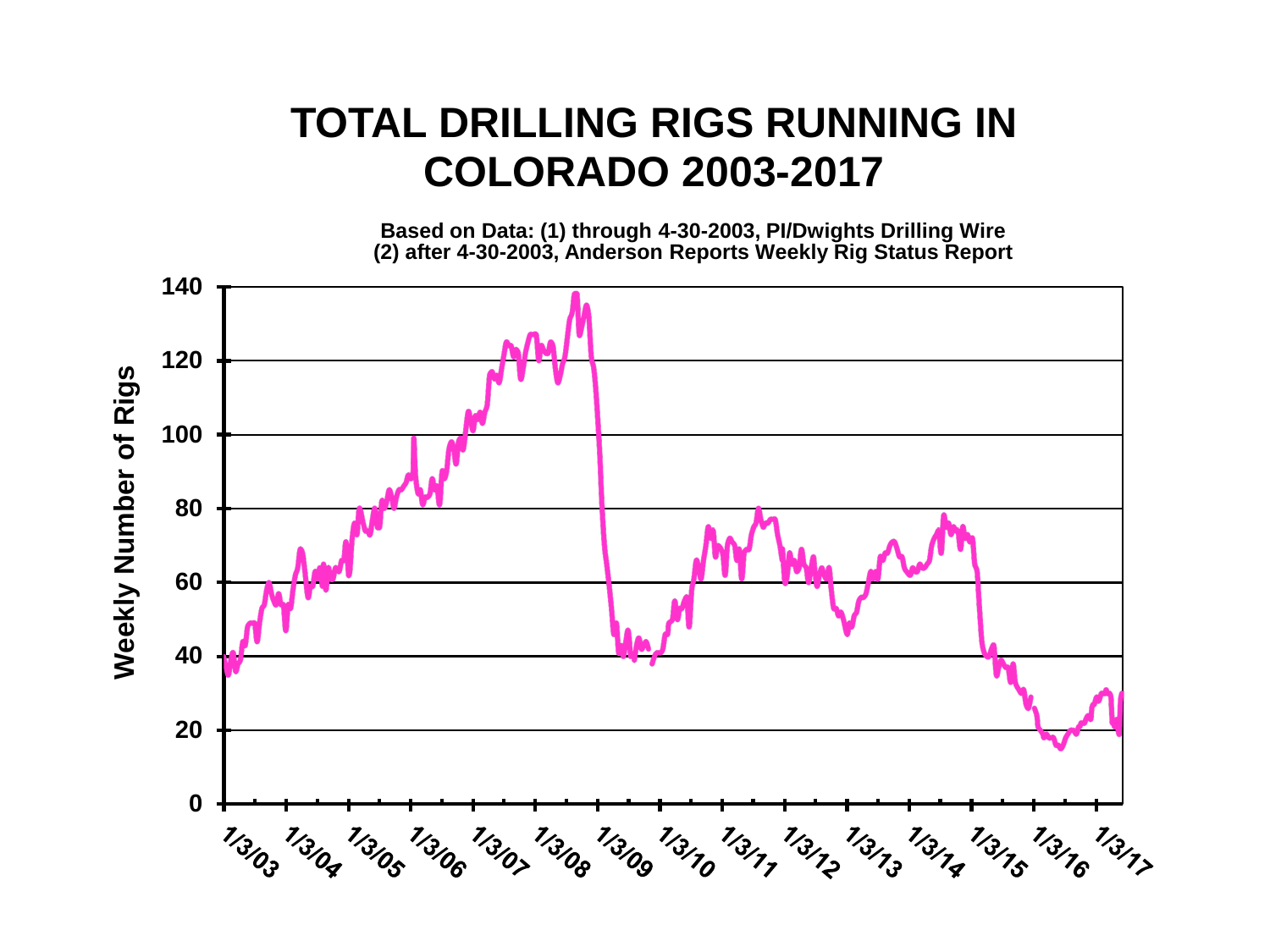### **DRILLING RIGS RUNNING IN COLORADO BY COUNTY EACH WEEK IN 2016**

**Based on Data in Anderson Reports Weekly Rig Status Report**



**Weekly Active Rigs Weekly Active Rigs**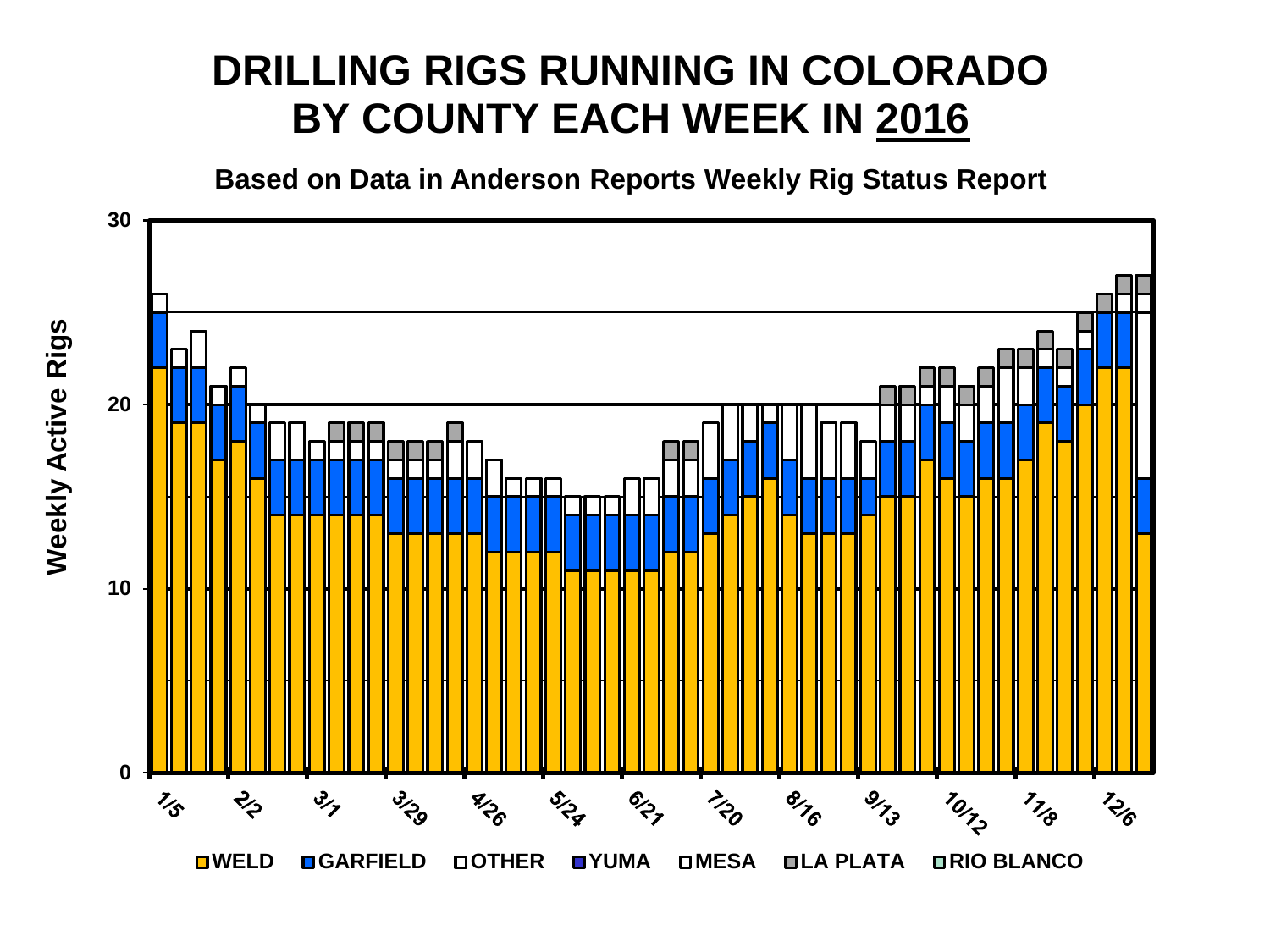### **DRILLING RIGS RUNNING IN COLORADO BY COUNTY EACH WEEK IN 2017**

**Based on Data in Anderson Reports Weekly Rig Status Report**

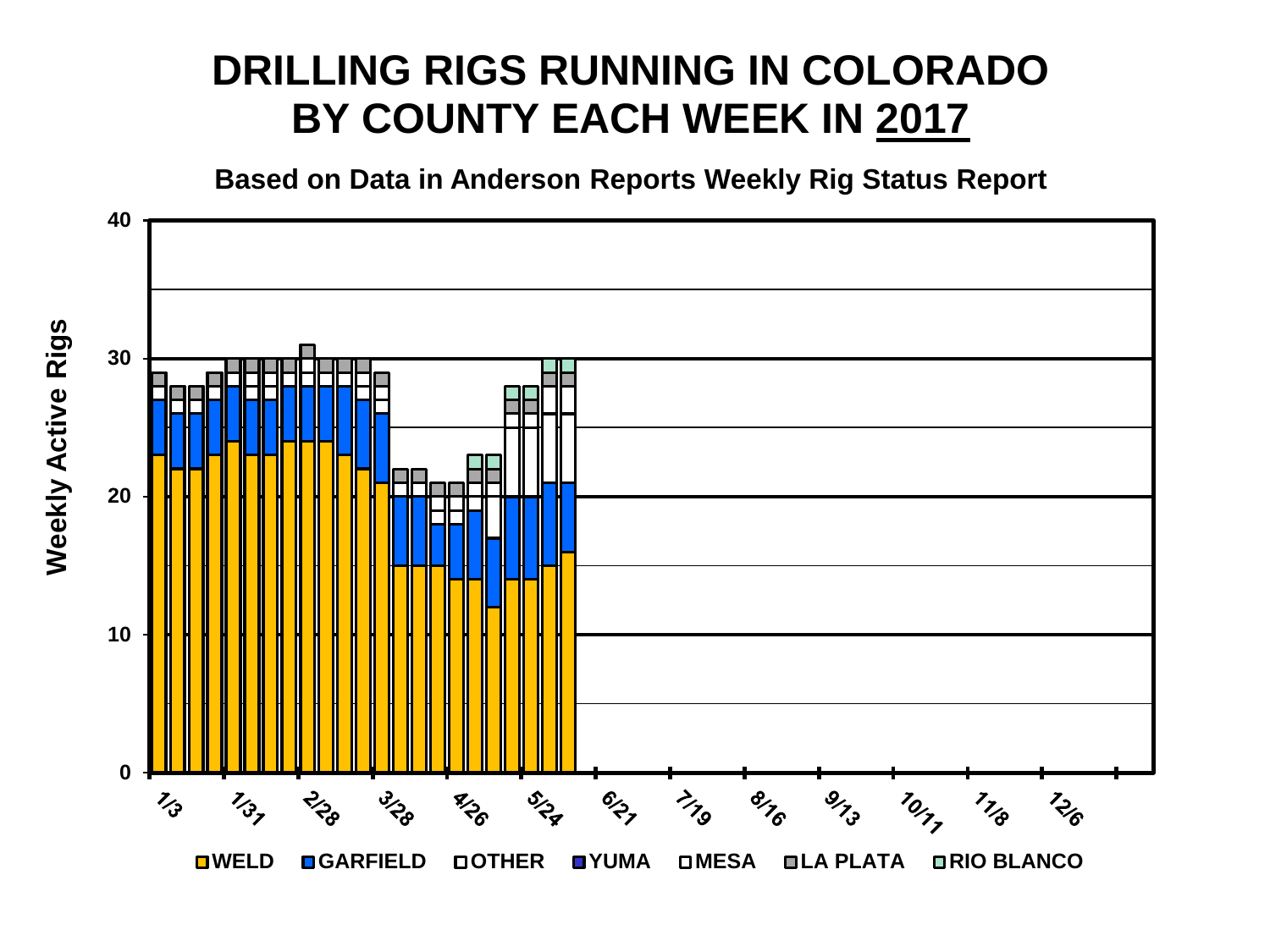## **COLORADO MONTHLY ACTIVE WELL COUNT**

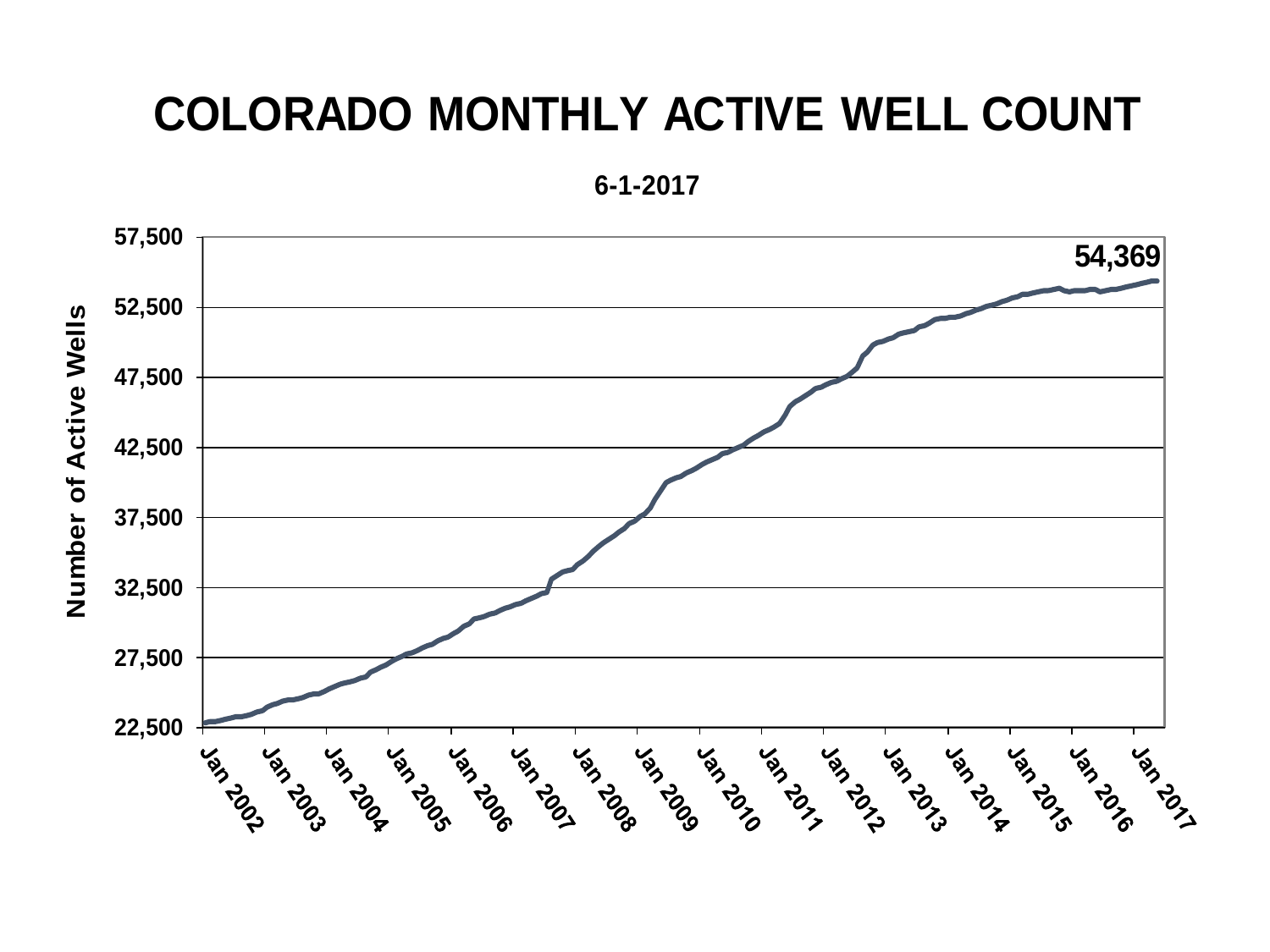#### **NUMBER OF ACTIVE COLORADO OIL AND GAS WELLS BY COUNTY**





Number of Active Wells **Number of Active Wells**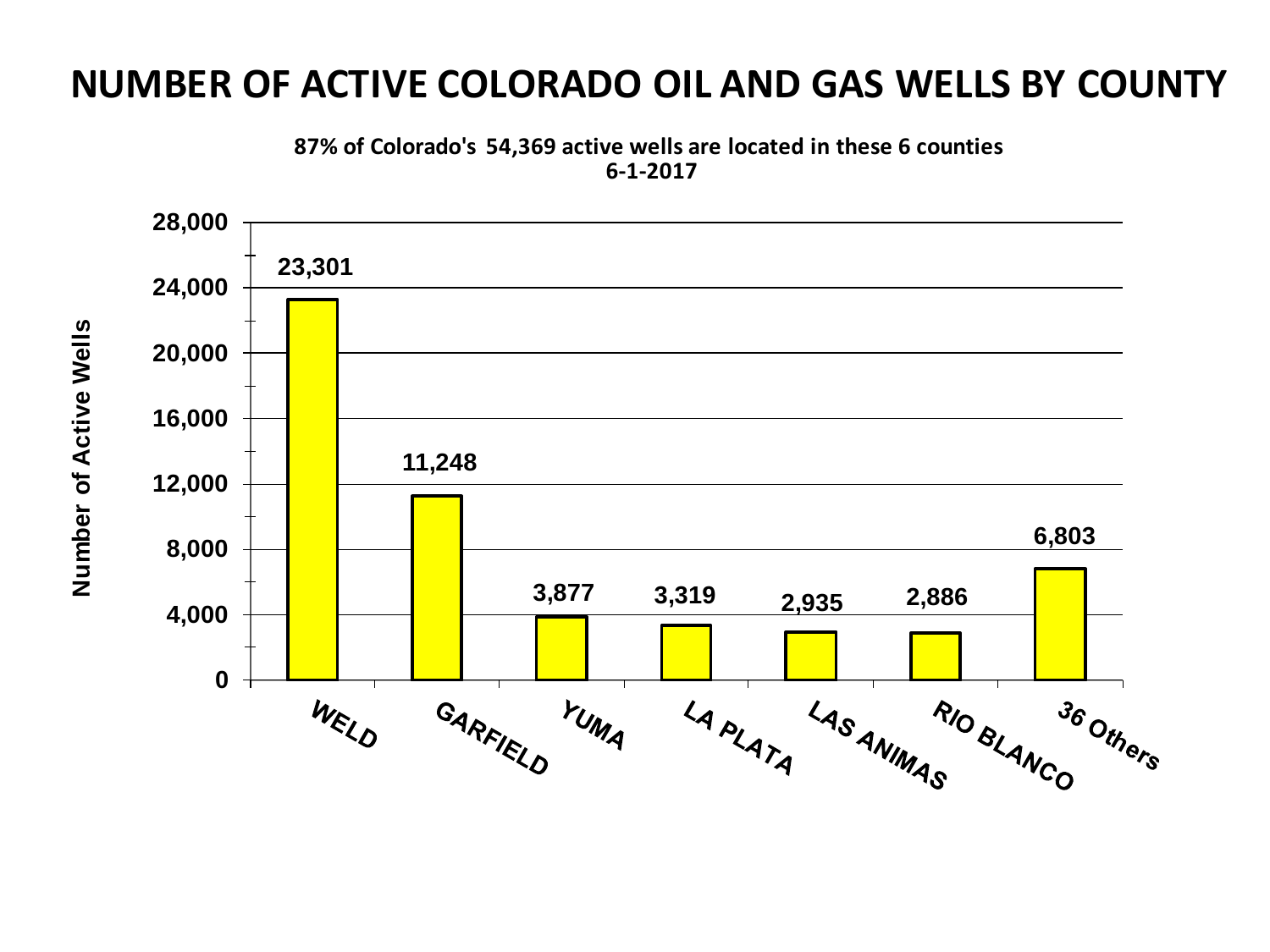### **ACTIVE OIL AND GAS WELLS – ALL COLORADO COUNTIES**

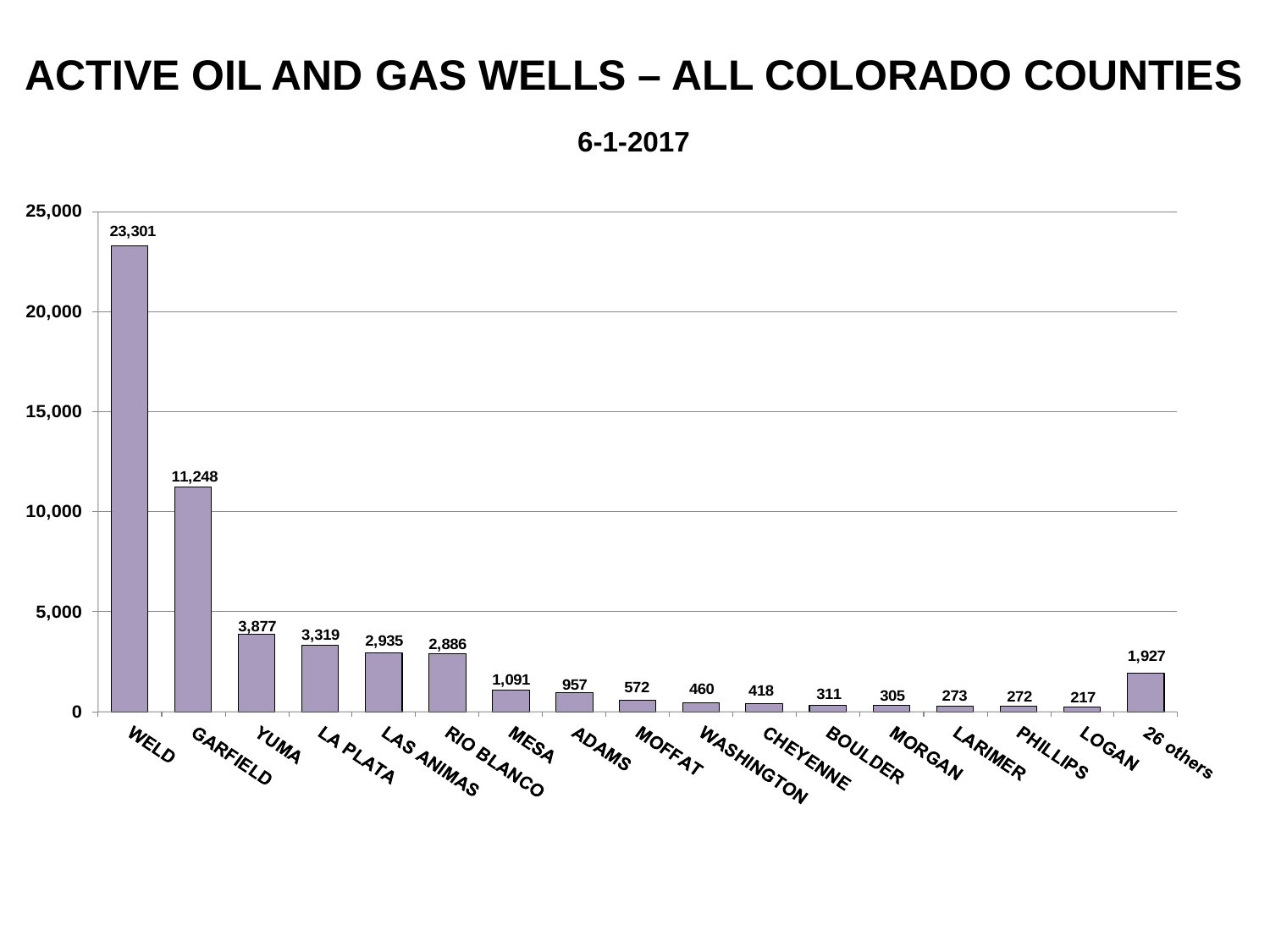### **COLORADO NATURAL GAS PRODUCTION 1995-2016 BILLION CUBIC FEET OF GAS PER DAY**

**6-7-2017**

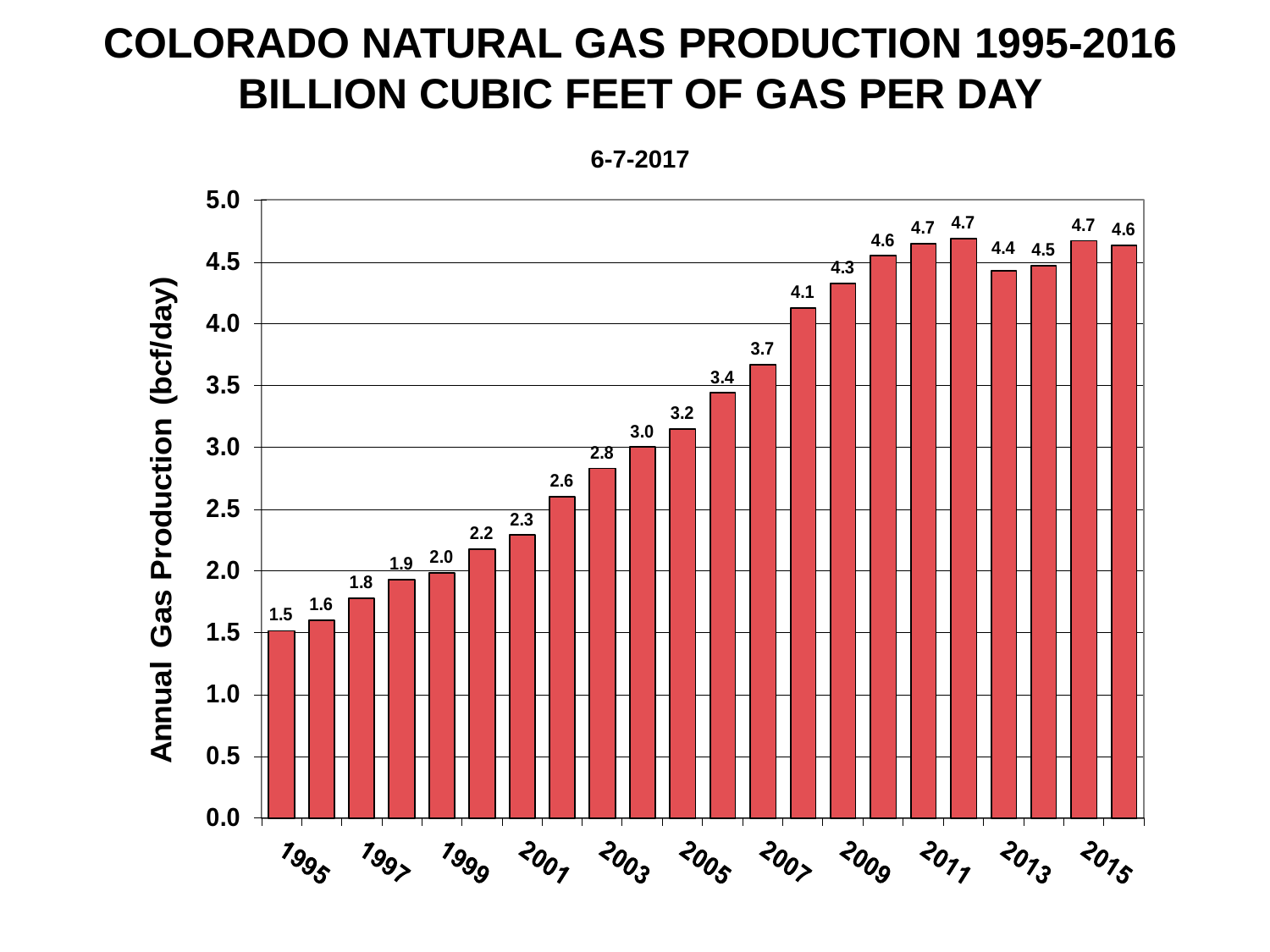#### **COLORADO OIL PRODUCTION: 1995-2016 IN THOUSAND BARRELS PER DAY**

**6-7-2017**

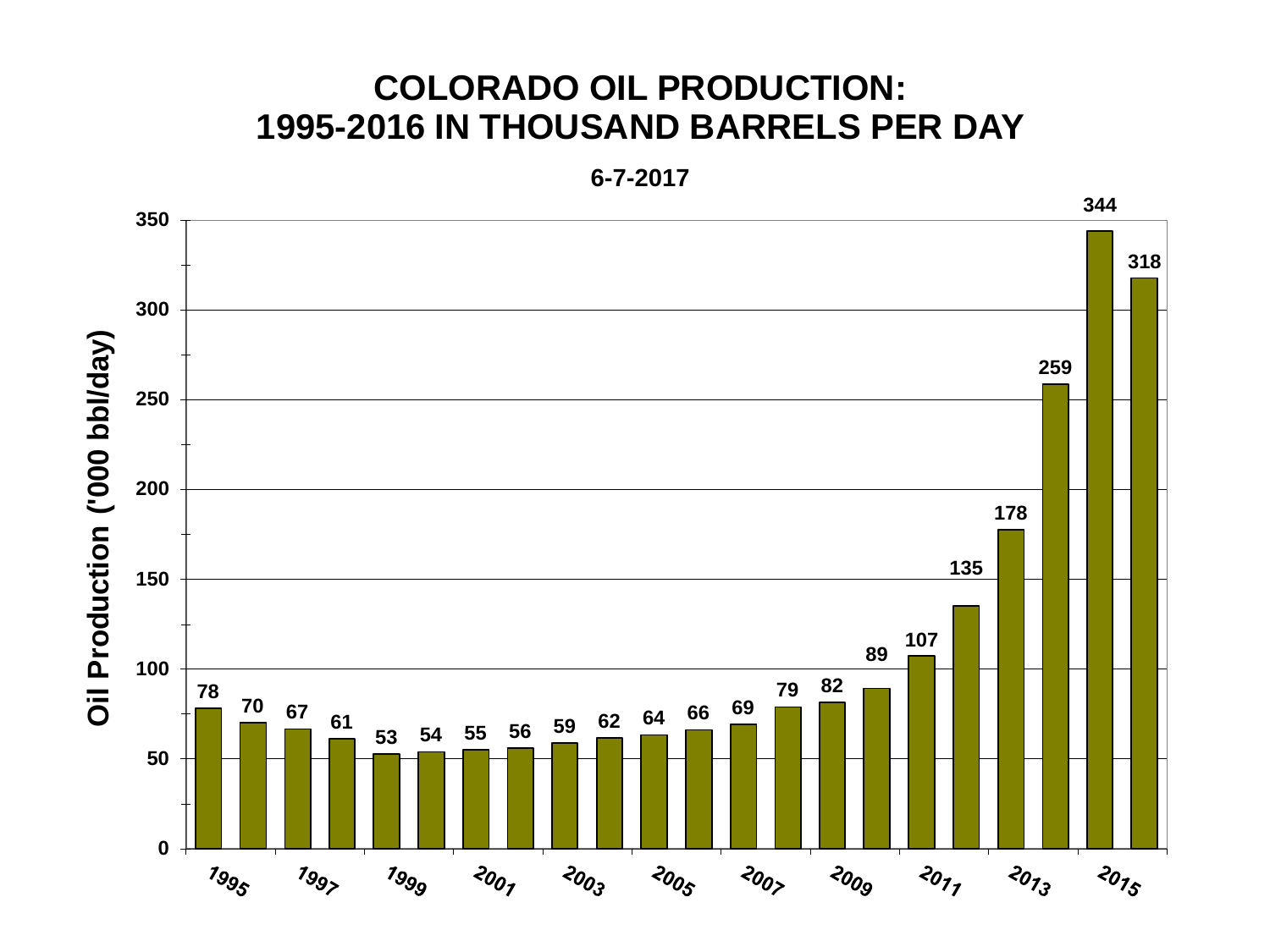## **COLORADO OIL AND GAS 2016 DRILLING PERMITS BY COUNTY**

**as of 6-1-2017**